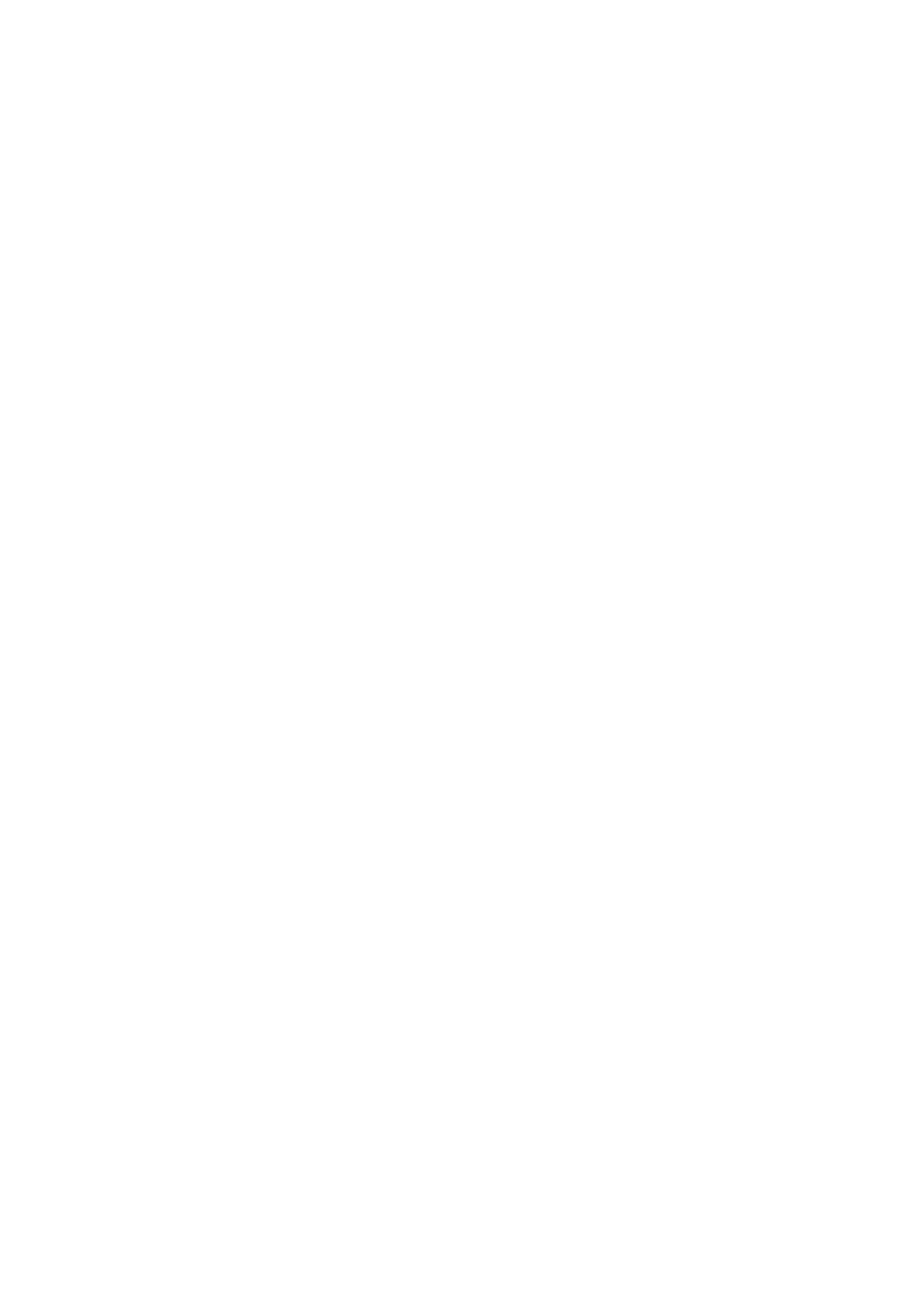# Table of contents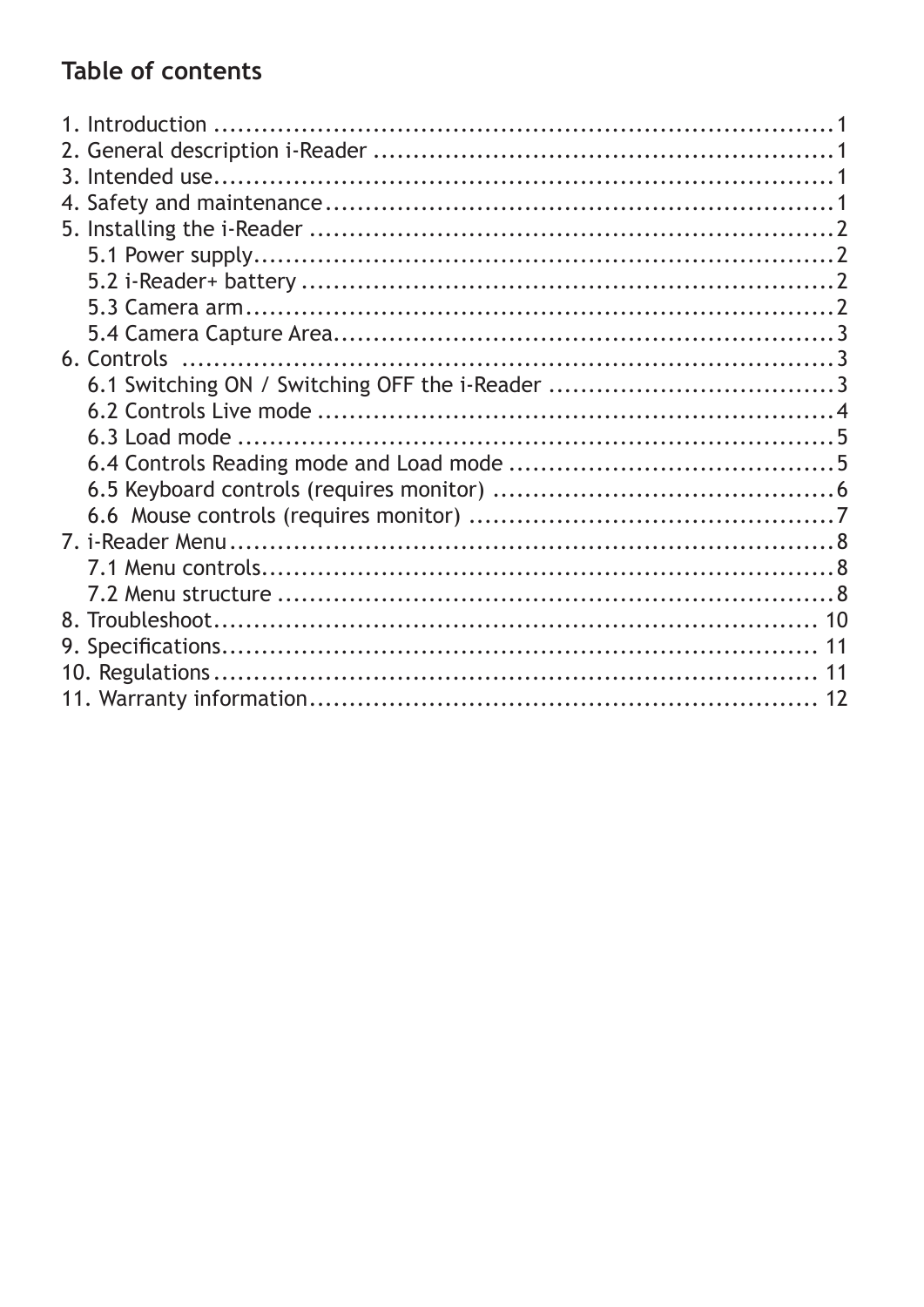# **1. Introduction**

In this manual you will find a detailed description of all the functions of the i-Reader and the i-Reader+.

Unless otherwise stated, the mentions of "i-Reader" in this manual also apply to the i-Reader+.

Read this manual carefully before you start using the i-Reader. If you still have any questions after reading this manual, please contact your supplier.



# **2. General description i-Reader**

# **3. Intended use**

This device is solely used for reading aloud printed documents. When the i-Reader is used for any purpose other than the intended use, the warranty will not apply.

Caution: do not, under any circumstances, perform maintenance or repairs on the device; always ask a manufacturer approved technician to do this. Warranty will be voided if the i-Reader is attempted to be repaired by anyone other than a technician approved by the manufacturer.

# **4. Safety and maintenance**

Before use, be sure to comply with the following safety and maintenance instructions:

- Protect the device from moisture, rain, sand or extreme temperatures like radiators or direct sunlight.
- The i-Reader requires little to no maintenance. If you want to clean the device, use a soft, dry cloth. Do not use cleaning products that contain alcohol, methylated spirits, ammonia or abrasives. These can damage the device.
- Only use the supplied adapter.
- Be careful with the moving parts of the camera arm.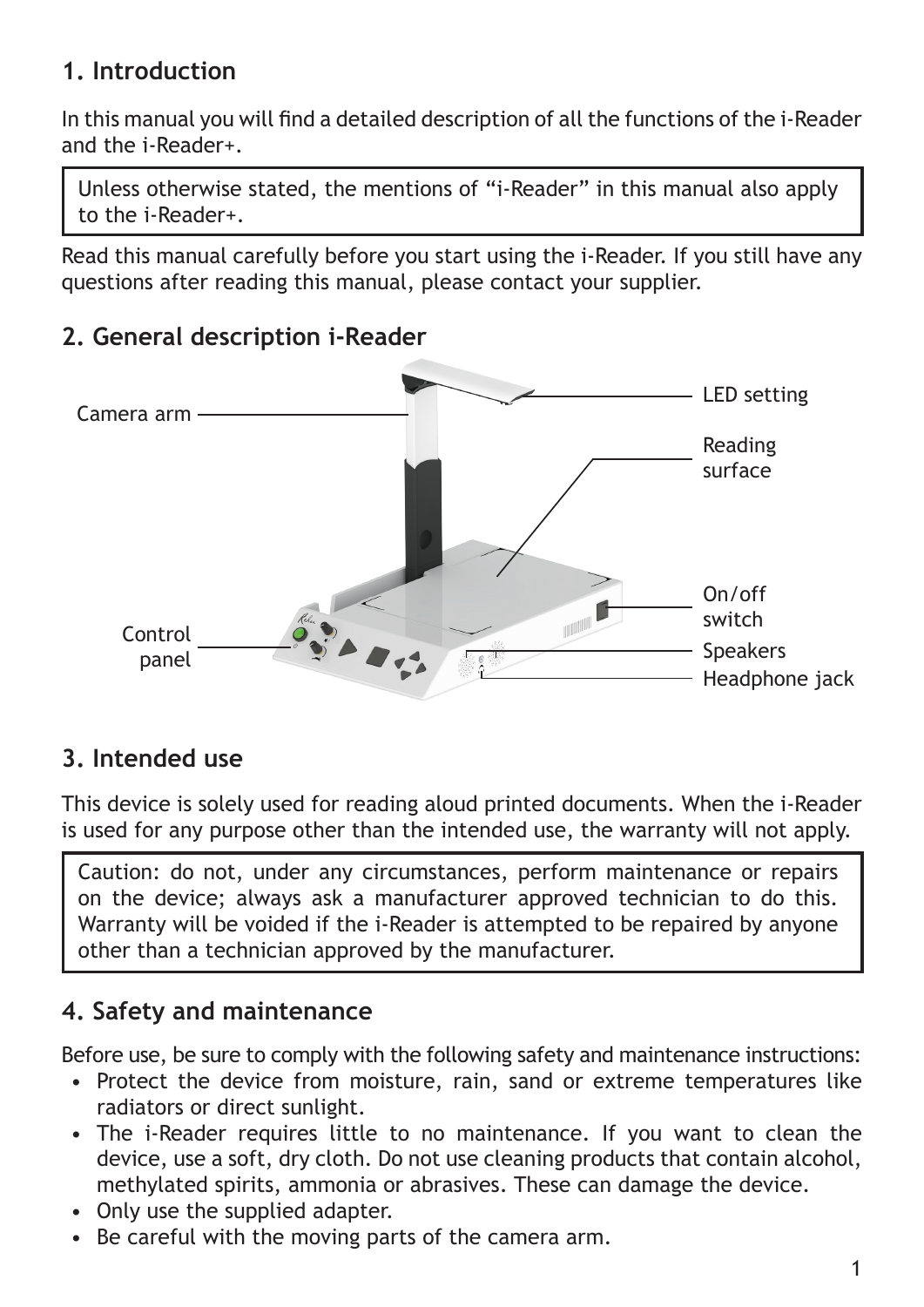# **5. Installing the i-Reader**

Remove the i-Reader from its case and place it on a stable surface and connect the power cable.



## **5.1 Power supply**

Connect the supplied power cable to the i-Reader according to the above image. Note: when the i-Reader+ is switched on while you (dis)connect the power cable, the i-Reader+ will give a notification of this.

## **5.2 i-Reader+ battery**

The i-Reader+ contains an internal battery making the i-Reader+ suitable for mobile use. However, it is recommended to connect the i-Reader+ to its power supply whenever possible.

With the device powered off completely plug in the adaptor to charge the battery. The battery charge time takes approximately 2.5 hours for the battery to reach full charge. The i-Reader+ will now work constantly for 3 hours. With the device switched on you can check the battery status by pressing the STOP and UP buttons simultaneously.

When the battery has less than 10% power left, a notification of this will sound every 3 minutes indicating that the battery is almost empty.

When the battery has less than 5% power left, the *i*-Reader+ will switch itself off.

## **5.3 Camera arm**

Rotate the camera arm up (1), fold out the camera (2) and extend it (3).





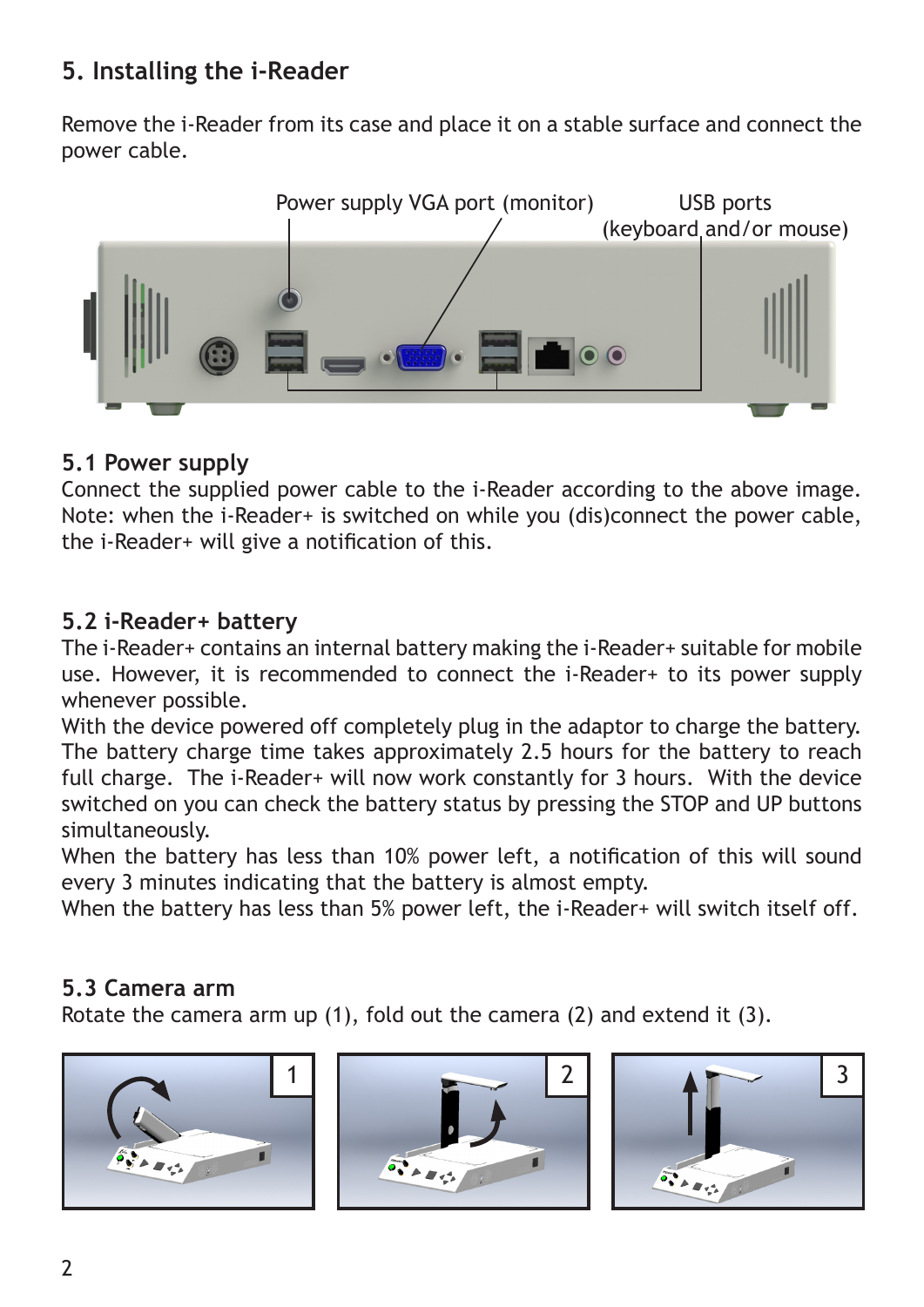3

# **5.4 Camera Capture Area**

The scan area of the camera is larger than the Reading Surface on the i-Reader. It is important to keep the scan area clear of any reading material other than the document that is being scanned (see diagram)

# **6. Controls**

The i-Reader can be optionally used with a monitor, keyboard and mouse, which will provide you with extra options. When you connect a monitor to the i-Reader, the camera feed will be visible on the monitor. Scanned documents will then be shown on the monitor and a highlighting box will indicate which word is spoken.

It is also possible to connect a keyboard and a mouse to the i-Reader. This will provide the user with an array of extra functions. See chapter 6.5 for further information.

## **6.1 Switching ON / Switching OFF the i-Reader**

To power on the i-Reader/i-Reader+ press the toggle switch at the right hand side of the device. To start up the i-Reader/i-Reader+, press the Green button on the front control panel for 2 seconds.

During the startup process, as well as during shutting it down, you will hear a ticking sound.

The startup process will take about 60 seconds and is finished when you hear "Camera started" followed by the version number of the software. An i-Reader+ will also inform you of the battery status.

To Shut down the i-Reader/i-Reader+, press the green button on the front control panel for 2 seconds.

To power off the i-Reader/i-Reader+ press the toggle switch at the right hand side of the device.

**Avoid shutting down the device by using the toggle switch only as this may cause startup problems due to incorrect power off sequence.**



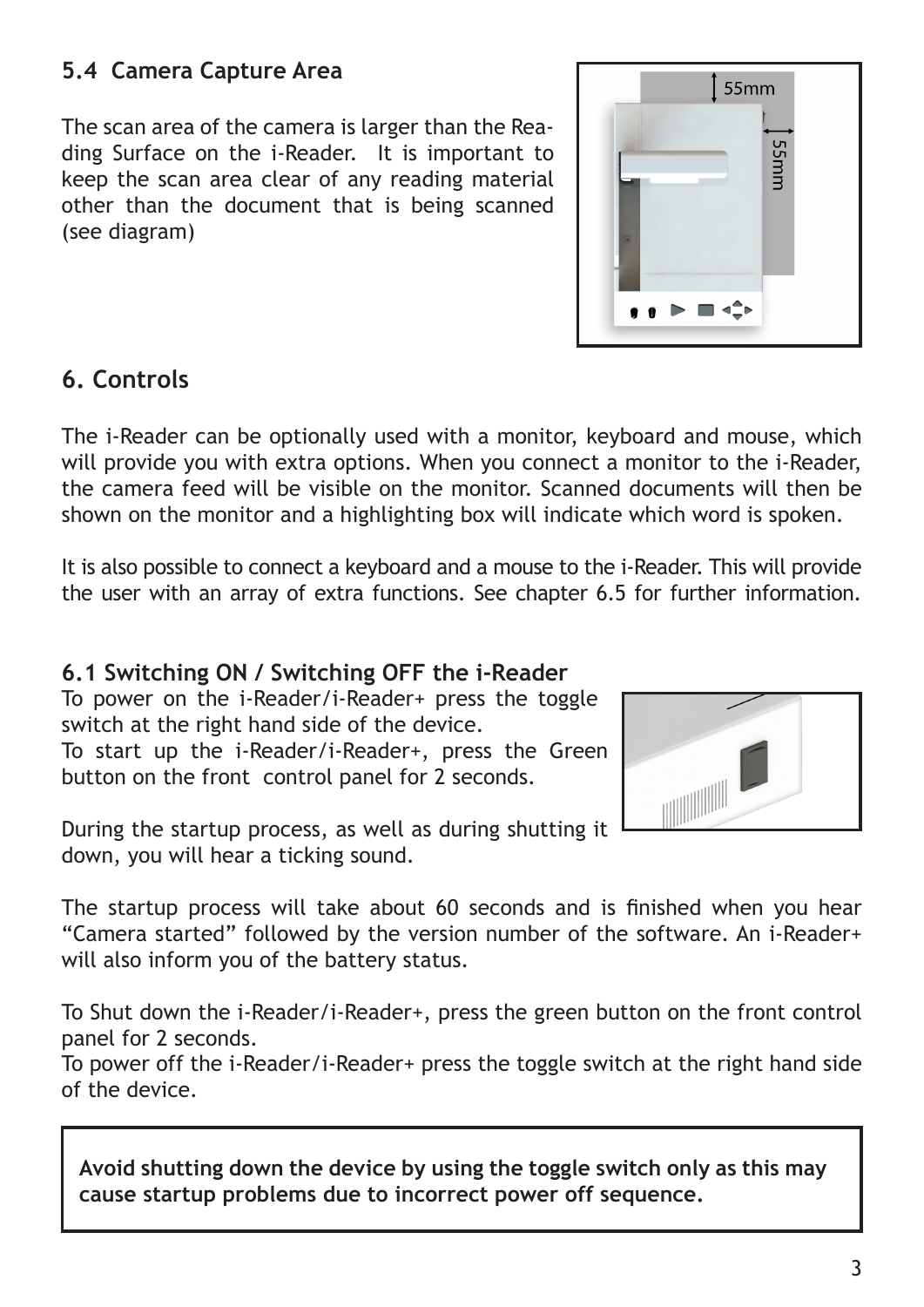The controls can be found on the control panel on the front of the device.



# **6.2 Controls Live mode**

When starting up the i-Reader, you'll be placed in the Live mode. In the Live mode, the controls have the following functions:

|                                                                                                                                                                                                                                                                                                      | <b>Play/pause</b><br>reading. | Scan the page and start                                    |                                                                                                                                                                                              |
|------------------------------------------------------------------------------------------------------------------------------------------------------------------------------------------------------------------------------------------------------------------------------------------------------|-------------------------------|------------------------------------------------------------|----------------------------------------------------------------------------------------------------------------------------------------------------------------------------------------------|
|                                                                                                                                                                                                                                                                                                      | Volume<br>Set volume.         |                                                            | <b>Reading speed</b><br>Set reading speed.                                                                                                                                                   |
|                                                                                                                                                                                                                                                                                                      | +                             | <b>Change voice</b>                                        | By pressing Play and Down simultaneously, you can cycle<br>through the available voices for the selected language.                                                                           |
|                                                                                                                                                                                                                                                                                                      | +                             | <b>Change language</b><br>through the available languages. | By pressing Stop and Down simultaneously, you can cycle                                                                                                                                      |
|                                                                                                                                                                                                                                                                                                      | +                             | <b>Create book</b>                                         | By pressing Stop and Right simultaneously, you can create a<br>new "book" in which you can save a series of pages.                                                                           |
| Save page<br>$\ddot{}$<br>By pressing Play and Stop simultaneously, you can save<br>the page to read it at a later time. You will hear a camera<br>shutter sound when the image is saved. The image name will<br>be the date, followed by a number indicating the amount of<br>saved pages that day. |                               |                                                            |                                                                                                                                                                                              |
|                                                                                                                                                                                                                                                                                                      |                               | Load page<br>mode.                                         | By pressing Up and Down simultaneously, you can access saved<br>pages. Use the Left and Right arrows to cycle through them.<br>Press Play to start reading. Press Stop to return to the Live |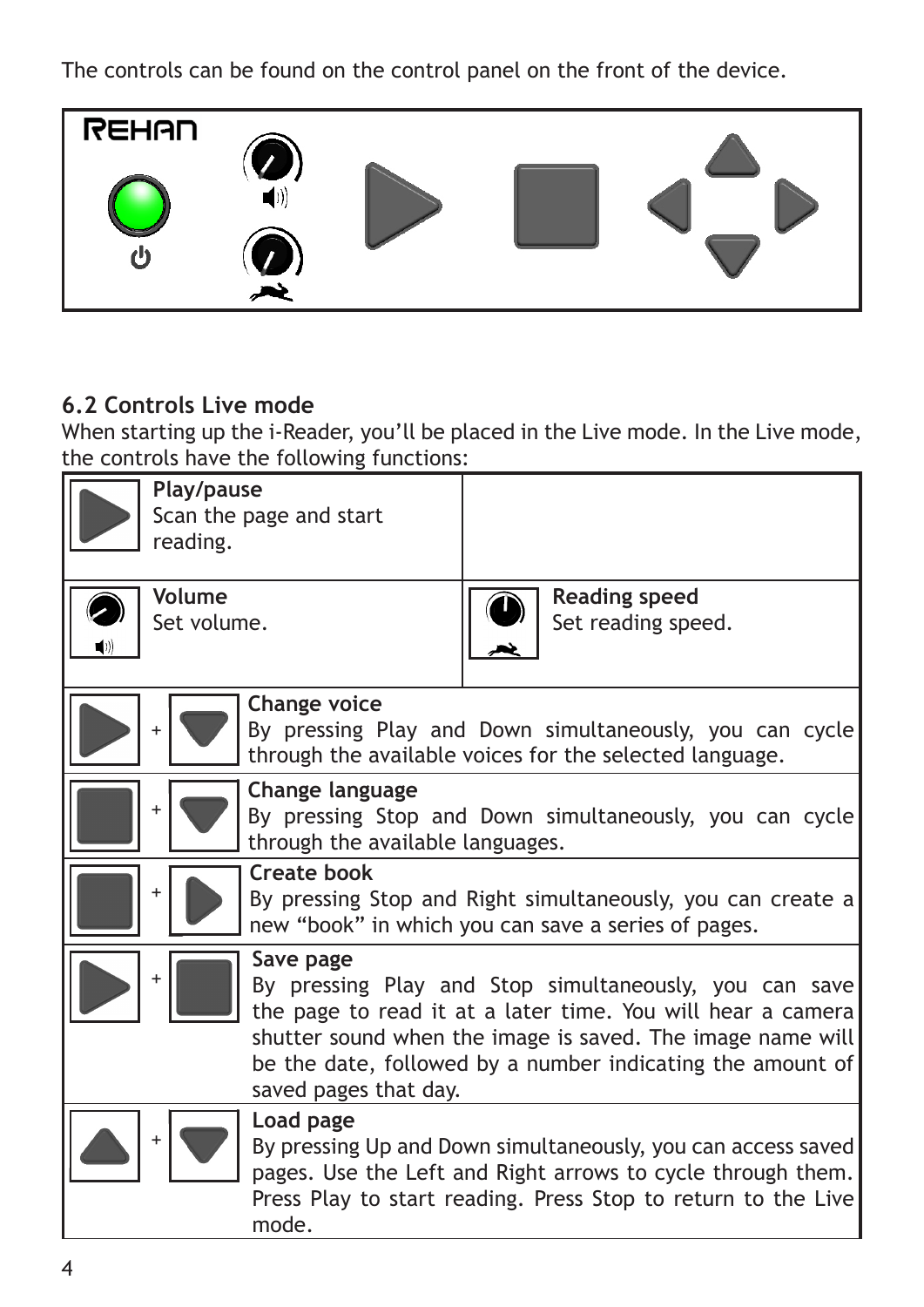

## **Spoken user manual**

By pressing Play and Up simultaneously, you can access the spoken user manual of the i-Reader. Press Play to hear the manual. Press the Stop button twice to return to Live mode.



**Battery status (i-Reader+ only)** By pressing Stop and Up simultaneously, you can hear the current battery status.

# **6.3 Load mode**

In the Load mode you can manage your saved pages with the following controls:



# **6.4 Controls Reading mode and Load mode**

When the page has been scanned, the i-Reader will automatically enter the Reading mode and start to read the text. Both the Reading mode and the Load mode have the following functions:

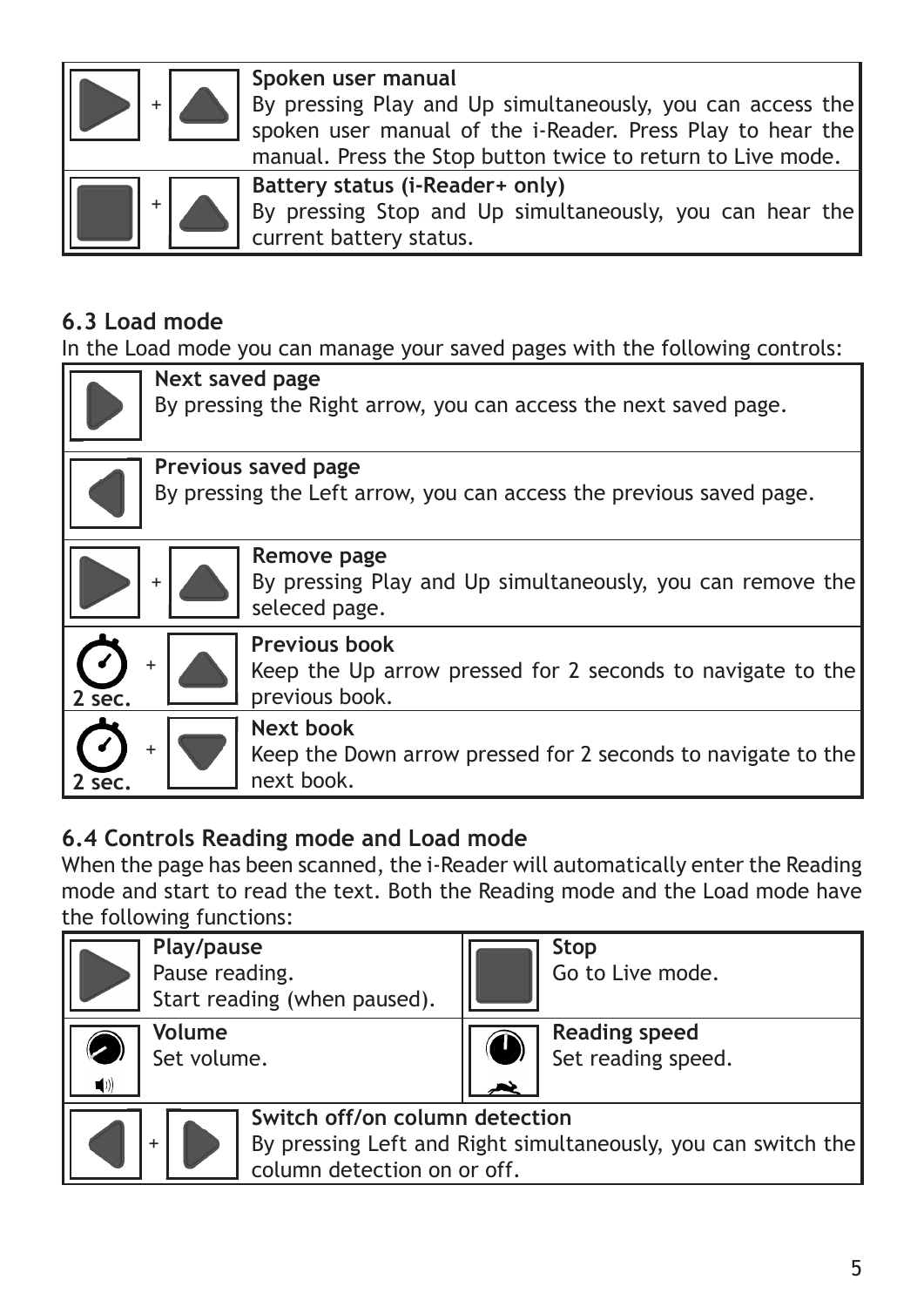|                                                                   | <b>Directional arrows</b>                                     |  |  |
|-------------------------------------------------------------------|---------------------------------------------------------------|--|--|
|                                                                   | Up:<br><b>Previous sentence</b>                               |  |  |
|                                                                   | Down: Next sentence                                           |  |  |
|                                                                   | Left:<br>Previous word (pauses reading, press Play to         |  |  |
|                                                                   | continue)                                                     |  |  |
|                                                                   | Right:<br>Next word (pauses reading, press Play to continue)  |  |  |
|                                                                   | Go to first sentence                                          |  |  |
|                                                                   | Keep the Up arrow pressed for 2 seconds to navigate to the    |  |  |
| 2 sec.                                                            | first sentence.                                               |  |  |
|                                                                   | Go to last sentence                                           |  |  |
|                                                                   | Keep the Down arrow pressed for 2 seconds to navigate to the  |  |  |
| 2 sec.                                                            | last sentence.                                                |  |  |
| Previous paragraph                                                |                                                               |  |  |
| +<br>Keep the Left arrow pressed for 2 seconds to navigate to the |                                                               |  |  |
| 2 sec.                                                            | previous paragraph.                                           |  |  |
| Next paragraph                                                    |                                                               |  |  |
| $\pm$                                                             | Keep the Right arrow pressed for 2 seconds to navigate to the |  |  |
| 2 sec.                                                            | next paragraph.                                               |  |  |

## **6.5 Keyboard controls (requires monitor)**

By connecting a keyboard and a monitor to the i-Reader you will have access to many extra options to make reading and navigating more efficient.

#### **Reading**

| Scan page and start reading         | Spacebar  |
|-------------------------------------|-----------|
| Pause / play                        | Spacebar  |
| Stop reading, return to Live mode   | "Esc" key |
| Stop reading, return to Live mode   | "Alt" key |
| When in Live mode, go to Menu, exit |           |
| menu's                              |           |

#### **Navigating whilst reading**

| Previous word      | Left arrow key         |
|--------------------|------------------------|
| Next word          | Right arrow key        |
| Previous sentence  | Up arrow key           |
| Next sentence      | Down arrow key         |
| Next paragraph     | "Page down" key        |
| Previous paragraph | "Page up" key          |
| Go to beginning    | "Home" key             |
| Go to end          | "End" key              |
| Spell word         | "CTRL" key on the word |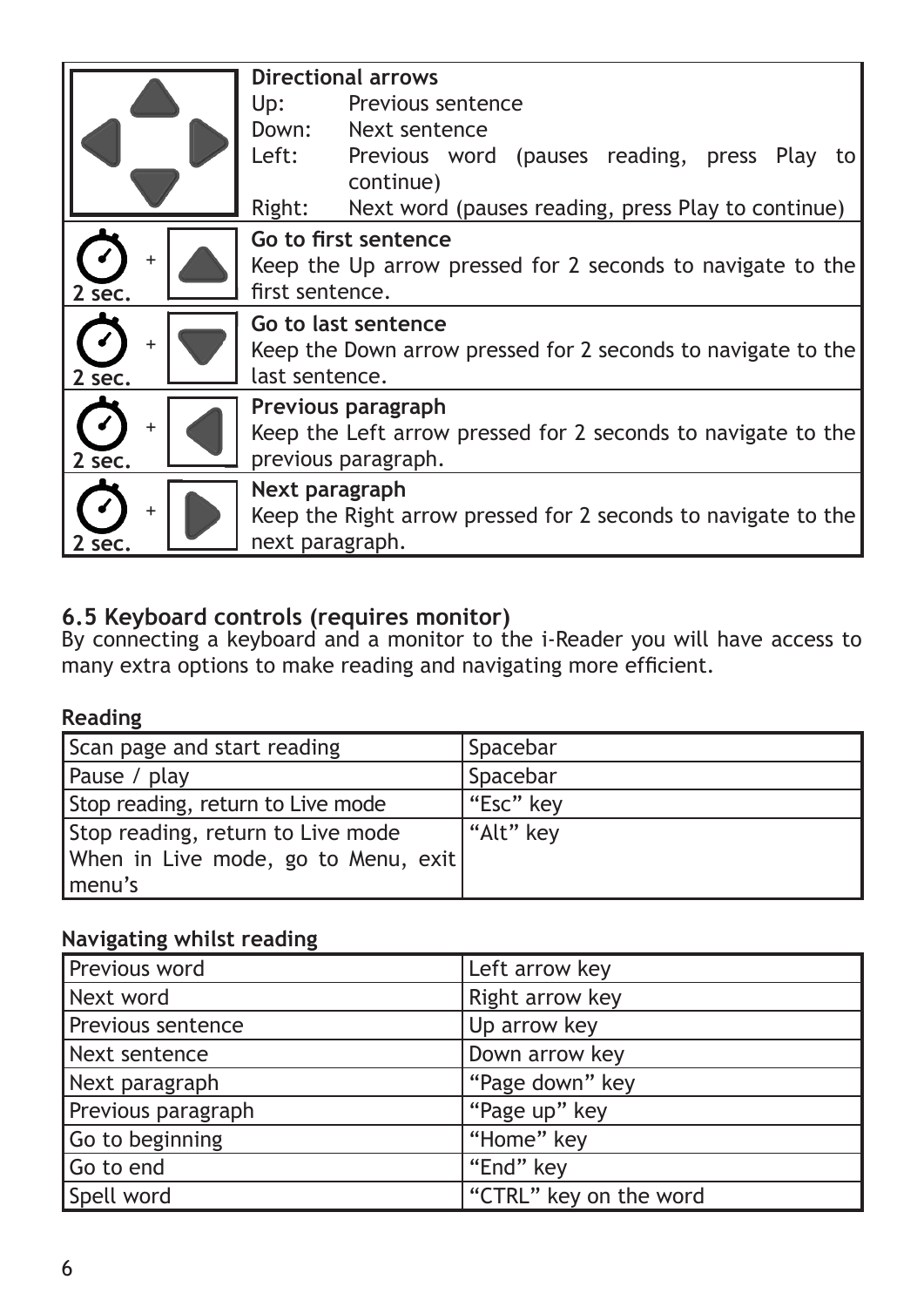#### **Image**

| <b>Change view</b>         | "V" key                 |
|----------------------------|-------------------------|
| Toggle high contrast color | "C" key                 |
| <b>Zoom</b> in/out         | $\vert$ "+" to zoom in  |
|                            | $\vert$ "-" to zoom out |

#### **Image shortcuts**

| Save image      | "S" key         |
|-----------------|-----------------|
| Load image mode | "L" key         |
| Delete image    | "Delete" key    |
| Next image      | Right arrow key |
| Previous image  | Left arrow key  |

#### **Auto save mode**

The auto save mode will save the image automatically. The time taken to save these images corresponds to the setting of the Capture Delay in the menu settings. This mode can only be accessed via Live mode.

| Start auto save mode                                             | Hold "S" key for 3 seconds |
|------------------------------------------------------------------|----------------------------|
| Stop auto save and return to Live mode   "Esc" key, or "Alt" key |                            |

### **Auto read images**

Whilst in Load image mode, you can automatically read previously saved images in ascending order by date from the currently selected image.

| Start auto read                                                   | Hold spacebar for 3 seconds |
|-------------------------------------------------------------------|-----------------------------|
| Stop auto read and return to Load image   "Esc" key, or "Alt" key |                             |
| mode                                                              |                             |

## **6.6 Mouse controls (requires monitor)**

By connecting a mouse and monitor to the i-Reader you will have access to the following options.

**Page scrolling**: by moving the mouse to the edges of the screen, you can scroll across the page. This works in both Live mode as well as scanned pages.

## **Clickable symbols**

| Scan page             | <b>Reading paused</b> |
|-----------------------|-----------------------|
| <b>Resume reading</b> | <b>Stop reading</b>   |
| Menu                  |                       |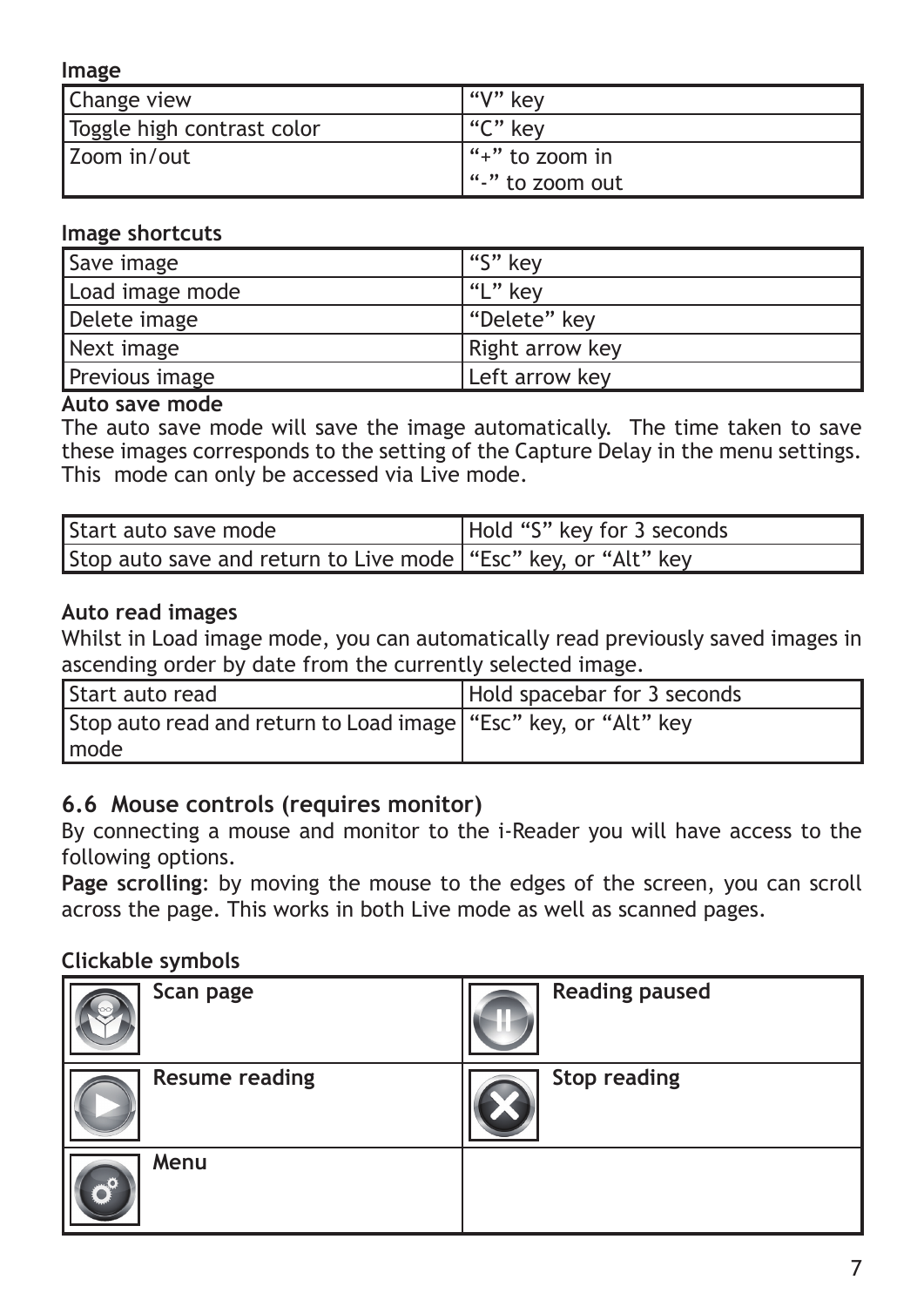## **7. i-Reader Menu**

Attention: the i-Reader Menu is only available when a monitor in combination with keyboard or mouse is connected to the i-Reader.

By pressing "Alt" on your keyboard, or clicking the Menu icon with your mouse, you will enter the i-Reader Menu.

#### **7.1 Menu controls**

The following keyboard controls are available in the Menu.

| Go to Menu       | "Alt" key                   |
|------------------|-----------------------------|
| <b>Exit Menu</b> | "Spacebar" key or "Alt" key |
| Up / Down        | Up and down arrow keys      |
| Select option    | "Enter" key                 |
| Enter submenu    | "Enter" key                 |
| Previous menu    | "Backspace" key             |

#### **7.2 Menu structure**

The i-Reader Menu has the following menu structure:

| <b>Color</b> |                           | In this submenu it is possible to choose how the text will be |
|--------------|---------------------------|---------------------------------------------------------------|
|              |                           |                                                               |
|              | displayed on the monitor. |                                                               |
|              | • Original:               | Default. Original colors with regular contrast                |
|              | • Black on white:         | Black text on a white background                              |
|              | • White on black:         | White text on a black background                              |
|              | • Black on yellow:        | Black text on a yellow background                             |
|              | • Yellow on black:        | Yellow text on a black background                             |
|              | • Black on green:         | Black text on a green background                              |
|              | • Green on black:         | Green text on a black background                              |
|              | • Blue on yellow:         | Blue text on a yellow background                              |
|              | • Yellow on blue:         | Yellow text on a blue background                              |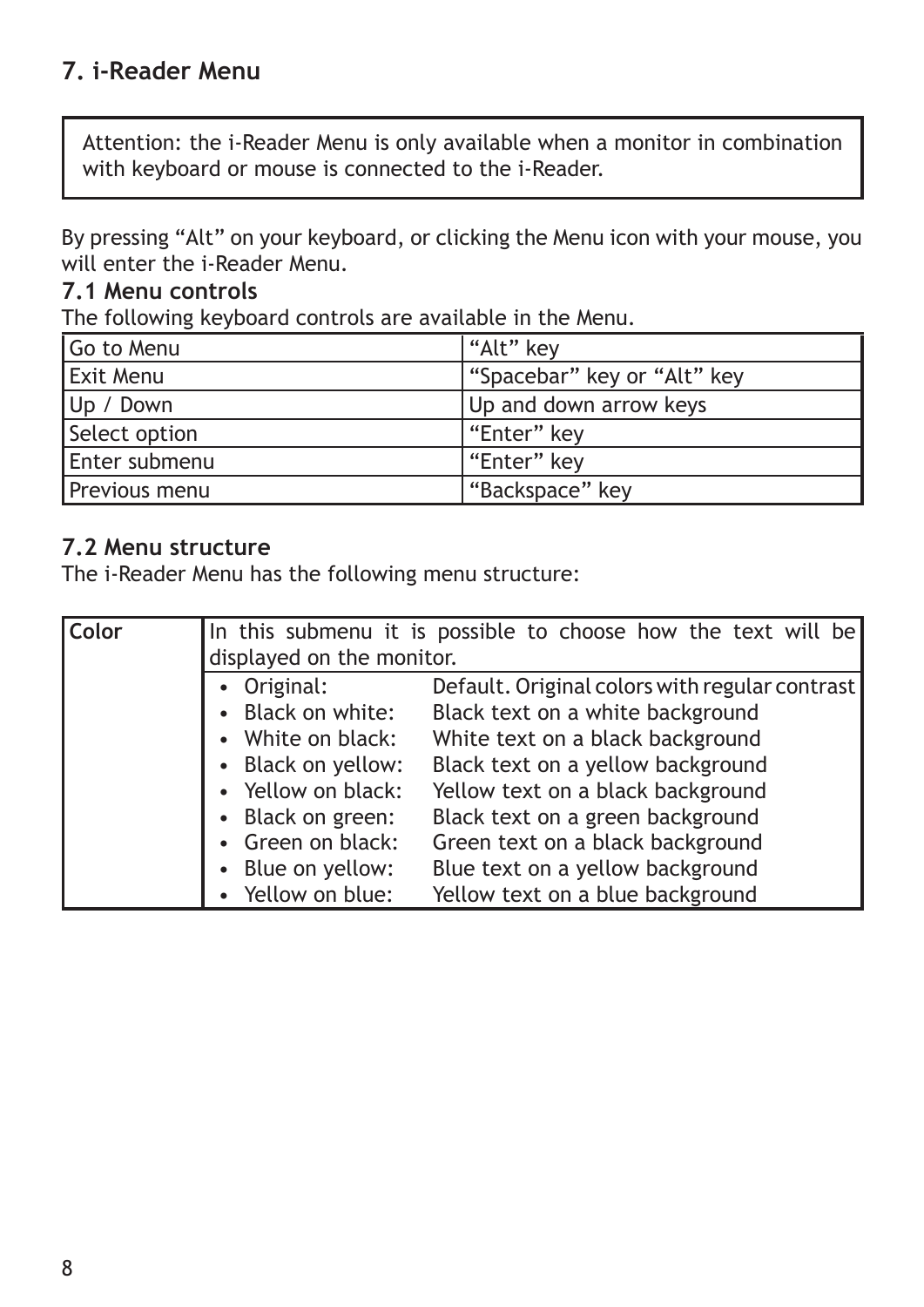| <b>Reading</b>   | In this submenu you can set the color and type of highlighting you |                                                                       |  |
|------------------|--------------------------------------------------------------------|-----------------------------------------------------------------------|--|
| <b>Highlight</b> | want to use in the Reading mode.                                   |                                                                       |  |
|                  | Color                                                              |                                                                       |  |
|                  | Red                                                                |                                                                       |  |
|                  | Green                                                              |                                                                       |  |
|                  | <b>Blue</b>                                                        |                                                                       |  |
|                  | Yellow                                                             |                                                                       |  |
|                  | Type                                                               |                                                                       |  |
|                  | Box:                                                               | Default. The marked word will be<br><b>TEXT</b><br>displayed in a box |  |
|                  | Underline:                                                         | <b>TEXT</b><br>The marked word is underlined                          |  |
|                  |                                                                    | Background: The marked word will have a different                     |  |
|                  |                                                                    | <b>TEXT</b><br>background color                                       |  |
| <b>Reading</b>   | In this submenu you can set the way you want the text to be        |                                                                       |  |
| <b>View</b>      | displayed on the monitor.                                          |                                                                       |  |
|                  | Wrapped:                                                           | Digital text is displayed by paragraph                                |  |
|                  | Original:                                                          | Default. Displays original text and image                             |  |
|                  | Redrawn:                                                           | Digital text is 'redrawn' onto the original image                     |  |
| Speech           |                                                                    | In this submenu you can set the reading speed. Please note that       |  |
| Rate             |                                                                    | you can also set the reading speed by using the Reading speed dial    |  |
|                  | on the device.                                                     |                                                                       |  |
|                  | 20%:                                                               | Rate at 20%                                                           |  |
|                  | 40%:                                                               | Rate at 40%                                                           |  |
|                  | 60%:                                                               | Rate at 60%                                                           |  |
|                  | 80%:                                                               | Rate at 80%                                                           |  |
|                  | 100%:                                                              | Rate at 100%                                                          |  |
| Speech           |                                                                    | In this submenu you can set the volume at which the text will be      |  |
| <b>Volume</b>    | read. Please note that you can also set the volume by using the    |                                                                       |  |
|                  | Volume dial on the device.                                         |                                                                       |  |
|                  | 20%:                                                               | Volume at 20%                                                         |  |
|                  | 40%:                                                               | Volume at 40%                                                         |  |
|                  | 60%: Volume at 60%                                                 |                                                                       |  |
|                  | 80%:                                                               | <b>Solume at 80%</b>                                                  |  |
|                  | 100%:                                                              | Volume at 100%                                                        |  |
| Language         |                                                                    | In this submenu you can change the language in which the text is      |  |
|                  | read.                                                              |                                                                       |  |
| <b>Misc</b>      |                                                                    | Capture Delay. Time between pressing Start button and actual          |  |
|                  | reading.                                                           |                                                                       |  |
| Help             |                                                                    | Displays a 16-digit support ID. Selecting this function will exit the |  |
|                  | Hardware ID   Menu and return you to Live mode.                    |                                                                       |  |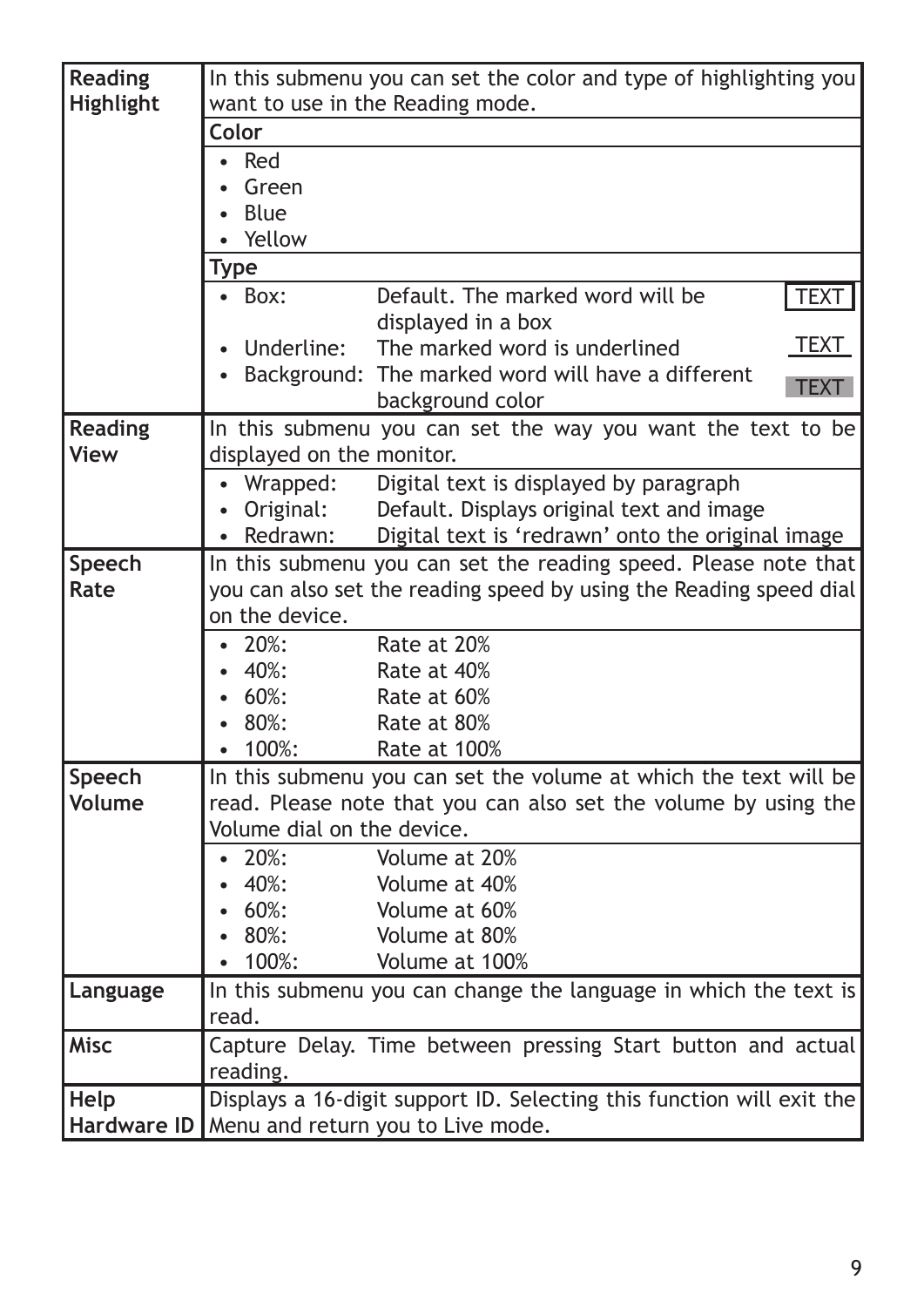# **8. Troubleshoot**

If the following table does not offer a solution to your problem, please contact your distributor.

| Problem                                                                            | Solution                                                                                                                                                                                                                                                                                                                                                                                                            |
|------------------------------------------------------------------------------------|---------------------------------------------------------------------------------------------------------------------------------------------------------------------------------------------------------------------------------------------------------------------------------------------------------------------------------------------------------------------------------------------------------------------|
| the i-Reader to the monitor.                                                       | No image after connecting Check the adapter connector. If the connector<br>fits properly, switch the <i>i</i> -Reader off and on again<br>using the green button. The start-up logo will soon<br>appear.                                                                                                                                                                                                            |
| than 1 minute after the<br>i-Reader has been switched<br>on.                       | No sound from speaker more Check the connector of the adapter.                                                                                                                                                                                                                                                                                                                                                      |
| No LED lighting.                                                                   | Turn the wheel for LED setting at the top right<br>of the camera arm (See figure at 2. General<br>description <i>i-Reader</i> ).                                                                                                                                                                                                                                                                                    |
| The startup ticking sound is<br>and the i-Reader has not<br>started up.            | Switch off the i-Reader by pressing the green<br>still active after 3 minutes on/off button. Wait until the ticking sound has<br>finished. Now switch off the power to the i-Reader<br>by flipping the power switch at the side of the<br>device to "0", then back to "1". Start up the<br>i-Reader with the green on/off button.<br>If this does not fix the issue after 3 times, please<br>contact your supplier. |
| the page correctly                                                                 | The i-Reader does not scan   Ensure the camera has been correctly unfolded.<br>Please refer to section 5.3 Camera Arm                                                                                                                                                                                                                                                                                               |
|                                                                                    | Move the page a little to the right and re-scan by<br>first pressing STOP and then PLAY button                                                                                                                                                                                                                                                                                                                      |
| <i>i-Reader is inserting strange</i><br>characters before and after<br>my document | Is the i-Reader sitting on a patterned surface? If<br>so, this can sometimes cause it to recognise odd<br>characters before and after the document.                                                                                                                                                                                                                                                                 |
|                                                                                    | Ensure camera capture area is clear of any other<br>readable material (see section 5.4 Camera Capture<br>Area)                                                                                                                                                                                                                                                                                                      |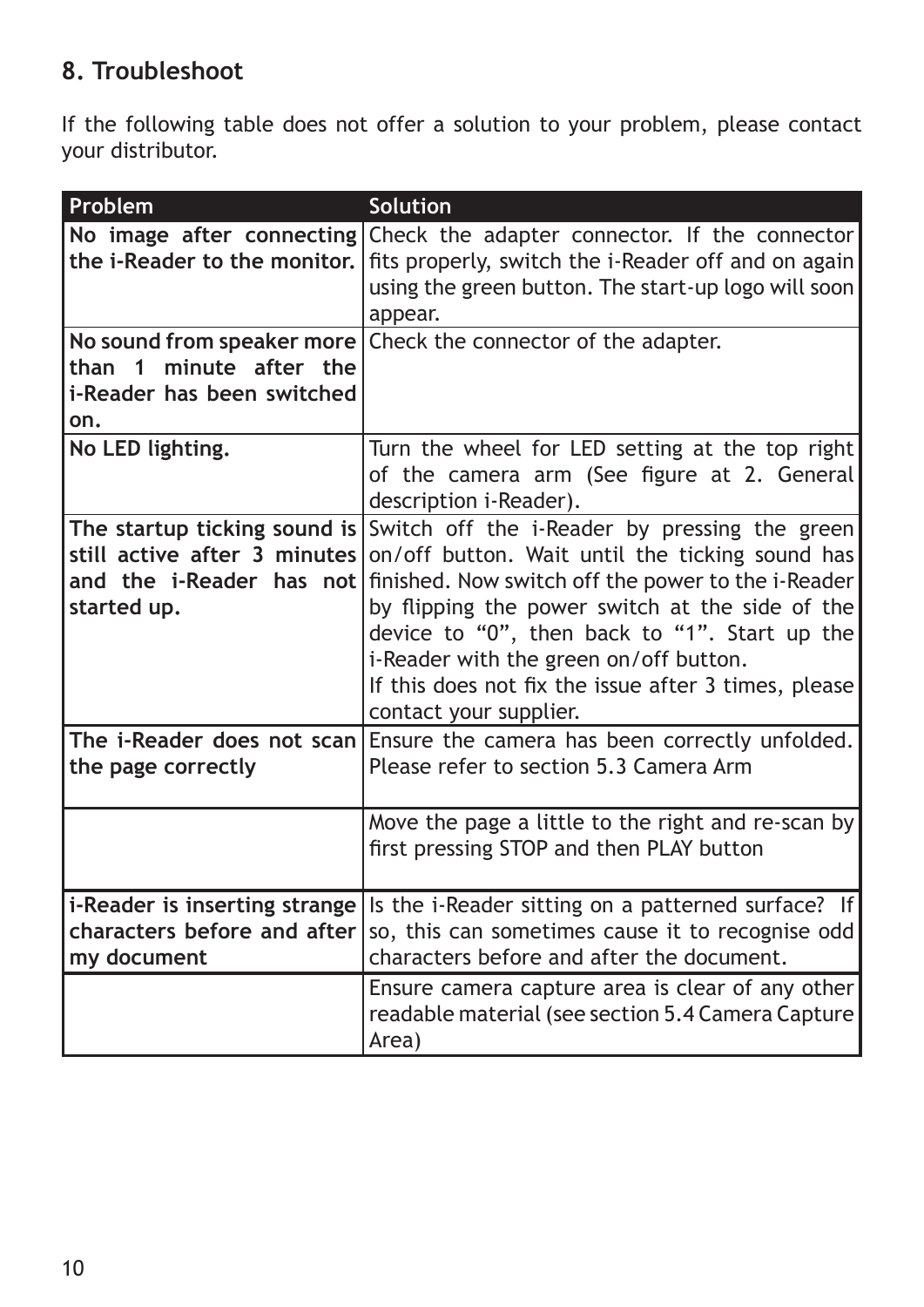# **9. Specifications**

#### **Main specification**

Measurements  $410 \times 260 \times 60$  mm (l x w x h) 410 x 260 x 340 mm (with camera setup) Weight 2430 grams (i-Reader) 2600 grams (i-Reader+)

# **Power supply** Adapter i-Reader 12V/3A Adapter i-Reader+ 19V/3,4A Battery usage 3 hours

## **Conditions of use**

Temperature  $+5 \degree C$  to  $+35 \degree C$  / 50  $\degree F$  to 95  $\degree F$ Air humidity <70% (no condensation)

## **Package contents**

i-Reader Adapter Travel case Manual **Headphones** 

Battery charge time 2,5 hours approx. (Note: charge time will increase when the device is switched on)

# **10. Regulations**

## **WEEE Notice**



The WEEE logo (shown left) on the product or its box indicates that the product must not be disposed of or dumped with your household waste. For more information about electronic and electrical waste equipment disposal, recovery and collections points, please check local regulations.

# **RoHS Compliance**

This product is in compliance with Directive 2002/95/EC of the European Parliament and of the Council of 27 January 2003, on the restrictions of the use of certain hazardous substances in electrical and electronic equipment (RoHS) and its amendments.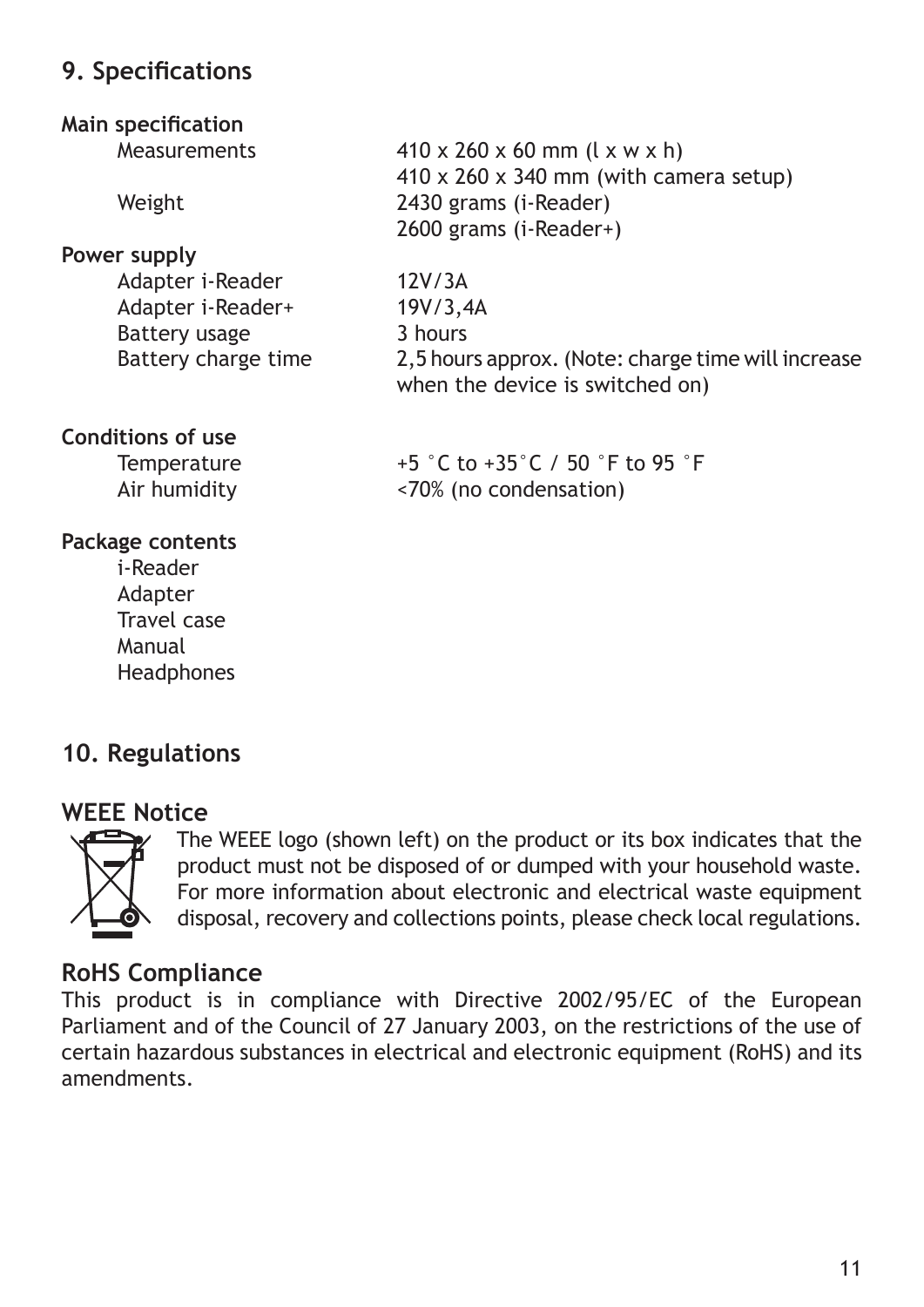## **European Union Notice**

Products with the CE marking comply with EMC Directive (2004/108/EC) and Low Voltage Directive (2006/95/EEC) issued by the European Community.

Compliance with these directives implies conformity to the following standards: EN55022 ENB55024 EN60950-1

## **FCC**

FCC part 15 Class B

# **11. Warranty information**

For all queries regarding warranty of your device, please contact your supplier for further information.